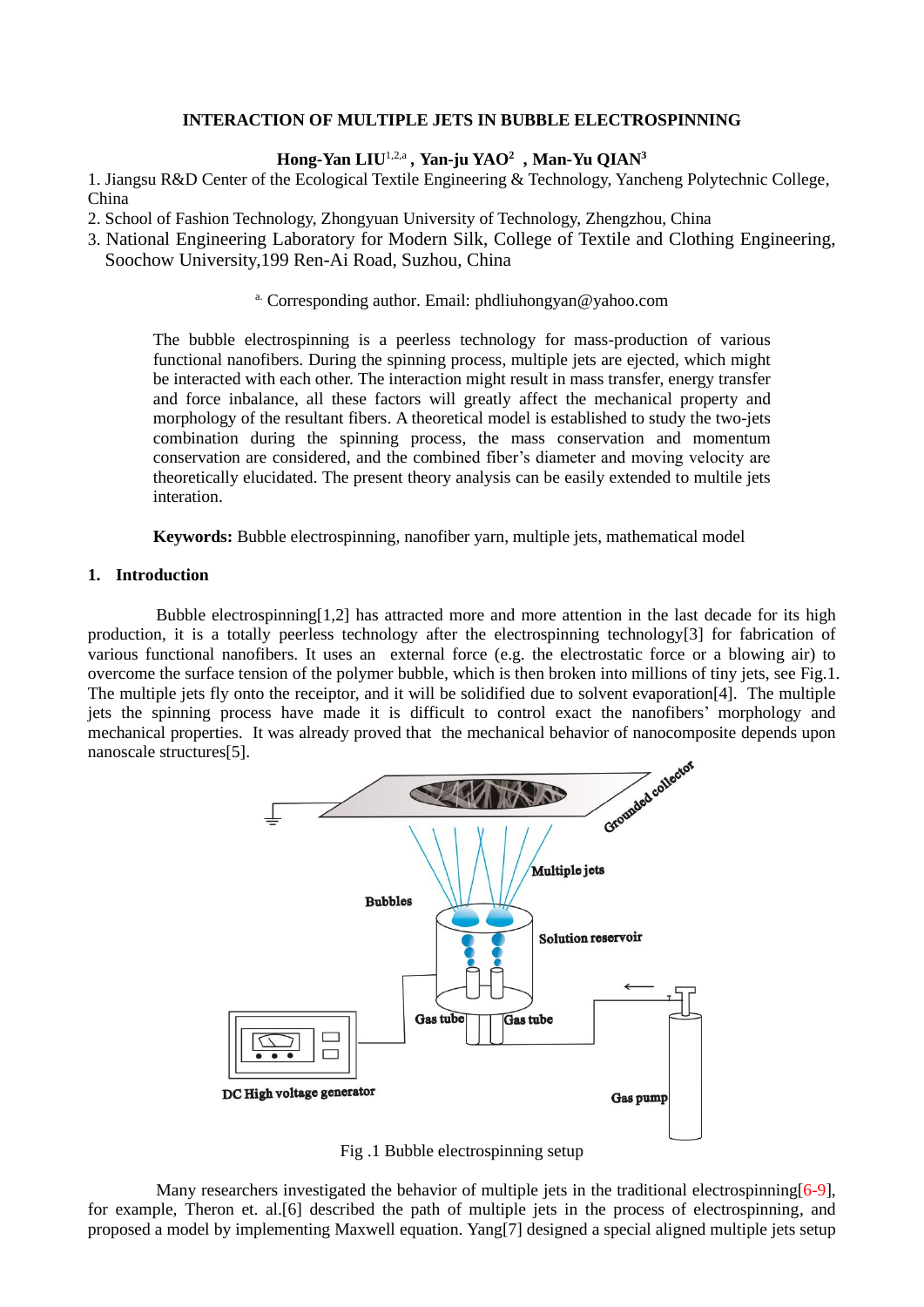to meet high liquid throughput requirements. Wu[8] focused on the parameters influencing multiple jets especially the voltage. The double-switching voltage was adopted to manipulate multiple jets for enhanced throughput. Varesano[9] tested several multiple electrospinning setups, and Li et al.[10] optimized the multiple needle electrospinning with great success. Wu and Liu[11] further improved the multiple electrospinning process and a fractal-like spinning process was proposed, however, neither experiment nor theory was carried out for multiple jets in bubble electrospinning. The interaction between the flying jets will greatly affect the morphology and properties of the obtained nanofiber membranes, this problem becomes even more serious in the bubble electrospinning, because millions and millions of flying jets are formed during the spinning process, and there is no way to control their trajectory when a jet was ejected from a broken bubble.

Bubble electrospinning can produce membranes with nanoscale thickness[12,13]. Qian and He [12] reported that the fragments of a broken bubble can be directly received as a nanoscale membrane, no other technology can match this bubble spinning so far.

#### **2. Thermodynamical model for the jets interaction**

During the interaction of the moving jets, there happens the mass and energy transfer, this makes the problems much complex. Inspired by the work[14], the present authors give the following model as illustrated in Fig.2 to study their interaction.



Fig. 2 Scheme of combination of multiple jets in bubble electrospinning

This section considers only two-strand moving jets interaction. The law of mass conservation requires[14]

$$
\pi \rho_1 u_1 r_1^2 + \pi \rho_2 u_2 r_2^2 = \pi \rho u r^2 \tag{1}
$$

where  $r_1$ ,  $r_2$  and *r* are, respectively, the radiuses of the combing fibers and the combined fiber,  $\rho_1$ ,  $\rho_2$  and  $\rho$ are, respectively, their densities,  $u_1, u_2$ , and *u*, respectively, their velocities. In case that  $\rho_1 = \rho_2 = \rho$ , we have the following relation:

$$
u_1 r_1^2 + u_2 r_2^2 = u r^2 \tag{2}
$$

The law of momentum conservation reads[14]

$$
\pi \rho_1 u_1 r_1^2 \mathbf{u}_1 + \pi \rho_2 u_2 r_2^2 \mathbf{u}_2 = \pi \rho u r^2 \mathbf{u}
$$
\n<sup>(4)</sup>

where  $\mathbf{u}_1, \mathbf{u}_2$  and  $\mathbf{u}$  are, respectively, velocity vectors. When  $\rho_1 = \rho_2 = \rho$ , Eq.(4) becomes

$$
u_1^2 r_1^2 \cos \alpha_1 + u_2^2 r_2^2 \cos \alpha_2 = u^2 r^2 \tag{5}
$$

where  $\alpha_1$  and  $\alpha_2$  are, respectively, the inclined angles between the combing jets and the combined jet, see Fig.2.

According to Eqs.(2) and (5), the combined jet has the velocity

$$
u = \frac{u_1^2 r_1^2 \cos \alpha_1 + u_2^2 r_2^2 \cos \alpha_2}{u_1 r_1^2 + u_2 r_2^2}
$$
 (6)

and its radius can be calculated as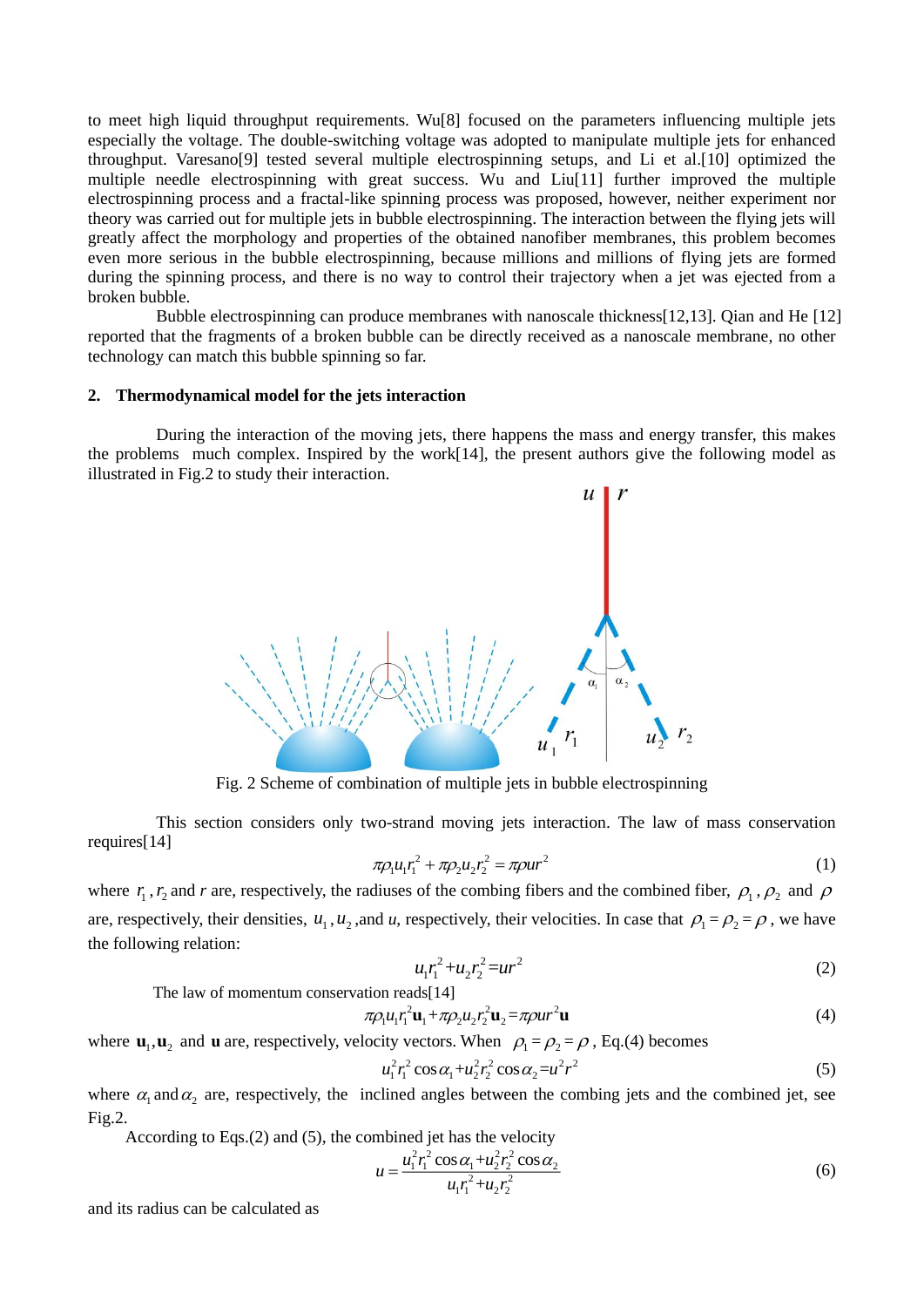$$
r = \frac{u_1 r_1^2 + u_2 r_2^2}{\sqrt{u_1^2 r_1^2 \cos \alpha_1 + u_2^2 r_2^2 \cos \alpha_2}}
$$
(7)

We consider a special case that  $u_1 = u_2 = u_0$ ,  $r_1 = r_2 = r_0$  and  $\alpha_1 = \alpha_2 = \alpha$ , Eqs.(6) and (7) reduce to, respectively, the following simple cases.

$$
u = u_0 \cos \alpha \tag{8}
$$

and its radius can be calculated as

$$
r = \frac{2u_1r_1^2}{\sqrt{2u_1^2r_1^2\cos\alpha_1}} = \frac{2r_0}{\sqrt{2\cos\alpha}}
$$
(9)

From Eq.(9), it is obvious that

$$
\lim_{\alpha \to 0} r \to \sqrt{2}r_0 \tag{10}
$$

and

$$
\lim_{\alpha \to \pi/2} r \to \infty \tag{11}
$$

Eq.(10) implies that when the two jets having same radius and same velocity move parallelly with mass and energy transfer, the final radius is  $\sqrt{2}r_0$ . However, when the two jet are interacted perpendicularly  $(\alpha = \pi/2)$ , the resulatant fiber tends to be infinitly large. This theoerical result can be used for designing a perpendicular bubble spinning for porous fibers.

When  $u_1 = u_2 = u_0$ , Eq.(7) becomes

$$
r = \frac{r_1^2 + r_2^2}{\sqrt{r_1^2 \cos \alpha_1 + r_2^2 \cos \alpha_2}}\tag{12}
$$

When  $\alpha_1 = \alpha_2 = \alpha$ , Eq.(12) can be further simplified as

$$
r = \frac{r_1^2 + r_2^2}{\sqrt{(r_1^2 + r_2^2)\cos\alpha}}\tag{13}
$$

For multiple jets interaction, Eqs.(1) and (4) are modified, respectively, as follows  $\pi \rho_1 u_1 r_1^2 + \pi \rho_2 u_2 r_2^2 + \cdots + \pi \rho_n u_n r_n^2 = \pi \rho u r^2$ 

$$
\pi \rho_1 u_1 r_1^2 + \pi \rho_2 u_2 r_2^2 + \dots + \pi \rho_n u_n r_n^2 = \pi \rho u r^2 \tag{14}
$$

$$
\pi \rho_1 u_1 r_1^2 \mathbf{u}_1 + \pi \rho_2 u_2 r_2^2 \mathbf{u}_2 + \dots + \pi \rho_n u_n r_n^2 \mathbf{u}_n = \pi \rho u r^2 \mathbf{u}
$$
\n(15)

where the subscript "*n*" imply the n-th jet.

A dynamical model for the system can be established in a simiar way as those in Refs.[15,16], and an instability condition for the spinning process can be theoretically analysized like those in Refs.[17-20]. The stable property is the periodic motion, while the instable property is a chaotic one. Zhang and He showed chaotic properties of Sirofil yarn spinning[15], if the uncertain properties due to environment change and solvent evaporation, an uncertain chaotic system[21-28] should be considered.

#### **3. Experimental verification**

An experiment was designed, the experimental setup was shown in Fig.1, multiple bubbles were formed and broken simultaneously, and the jets are interacted with each other with different angles. The experimental process is similar to that in Ref.[1]. Fig.3 and Fig.4 were the SEM illustrations of the obtained nanofibers.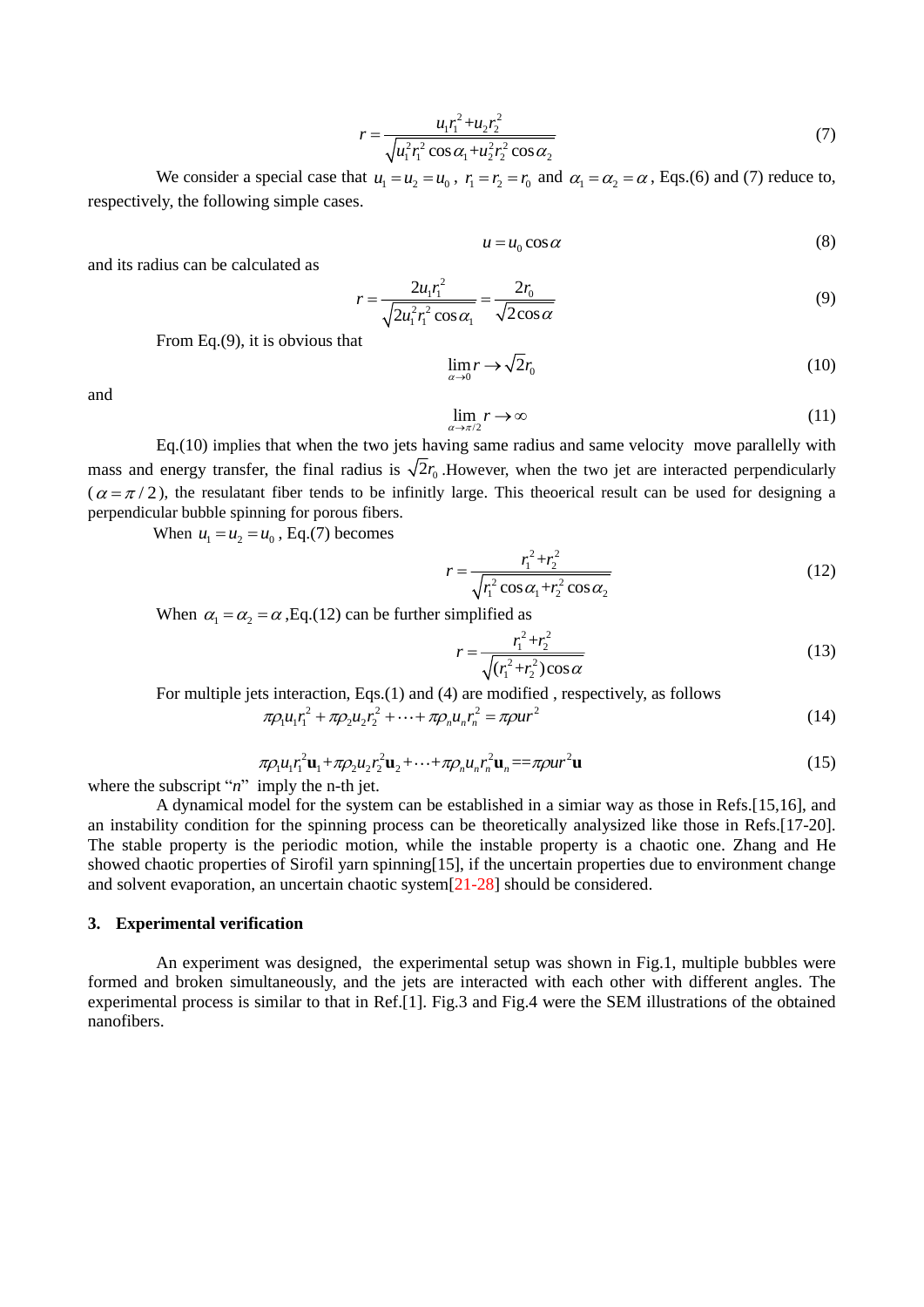

Fig.3 Fibers obtained by the bubble electrospinning using 23% Polyvinylpyrrolidone (PVP) aqueous solution, the applied voltage was set at 35 kV and the bubble top to the collector distance was set as 20 cm.



Fig.4 Fibers obtained by the bubble electrospinning using 8% Polyacrylonitrile (PAN) solution with DMAC as solvent. The applied voltage was set at 20 kV and the bubble top to the collector distance was set as 20 cm.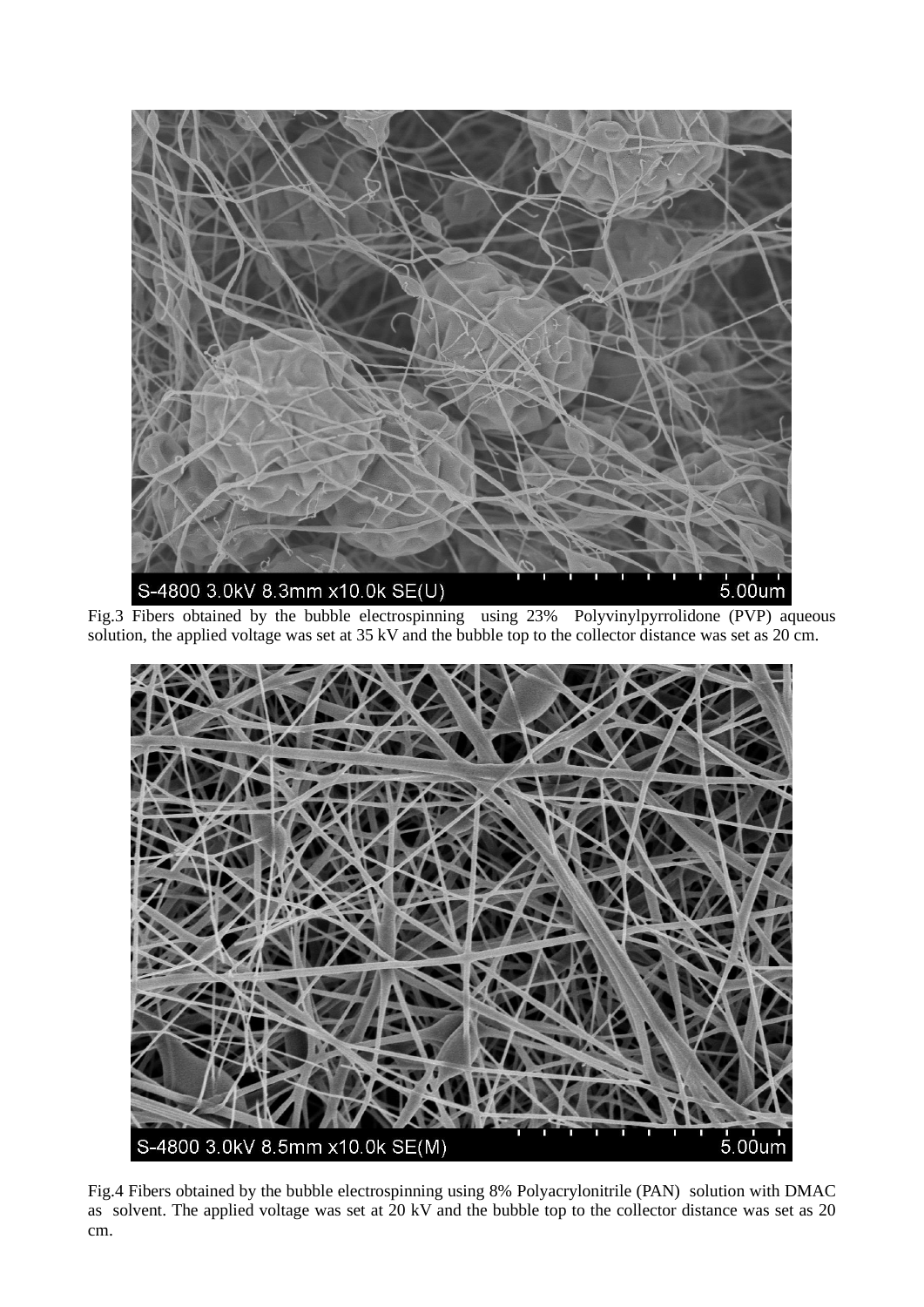

Fig.5 The geometrical relation of the two combinaed fibers.

From Fig.4, we found a typical interation, and the main parameters were given in Fig.5. We assumed that  $u_1/u_2 = 1$ , this results in a modification of Eq.(7):

$$
r = \frac{r_1^2 + r_2^2}{\sqrt{r_1^2 \cos \alpha_1 + r_2^2 \cos \alpha_2}}
$$
(16)

From Fig.5 we have  $r_1 = 0.047 \ \mu m$ ,  $r_2 = 0.041 \ \mu m$ ,  $r = 0.075 \ \mu m$ ,  $\alpha_1 = 27.487$  °and  $\alpha_2 = 21.965$ . By Eq.(16), we have

$$
r = \frac{0.047^2 + 0.041^2}{\sqrt{0.047^2 \cos 27.487^\circ + 0.041^2 \cos 21.965^\circ}} = 0.065579 \,\mu m \tag{17}
$$

While the experimental value is  $r=0.075 \ \mu m$ , the 12.5% is reasonable, considering the assumption  $u_1 / u_2 = 1$  is very much approximate.

### **Discussion and Conclusion**

For the first time ever, we have proposed a theoretical model dealing with a complex combination process of the two moving jets in the bubble electrospinning. This model is able to predict the combined jet's diameter and velocity, shedding a bright light on controlling the combined fibers in the practical spinning process.

## **Acknowledgements**

The work is supported by Jiangsu R&D Center of the Ecological Textile Engineering  $\&$ Technology, Yancheng Polytechnic College under grant No. YGKF202010.

# **References**

- 1. Li, X.X., He, J.H. Bubble Electrospinning with an Auxiliary Electrode and an Auxiliary Air Flow, *Recent Patents on Nanotechnology*, 14(2020), No.1, pp. 42-45
- 2. Liu, G.L., et al., Last Patents on Bubble Electrospinning, *Recent Patents on Nanotechnology*, 14(2020), No.1, pp.5-9